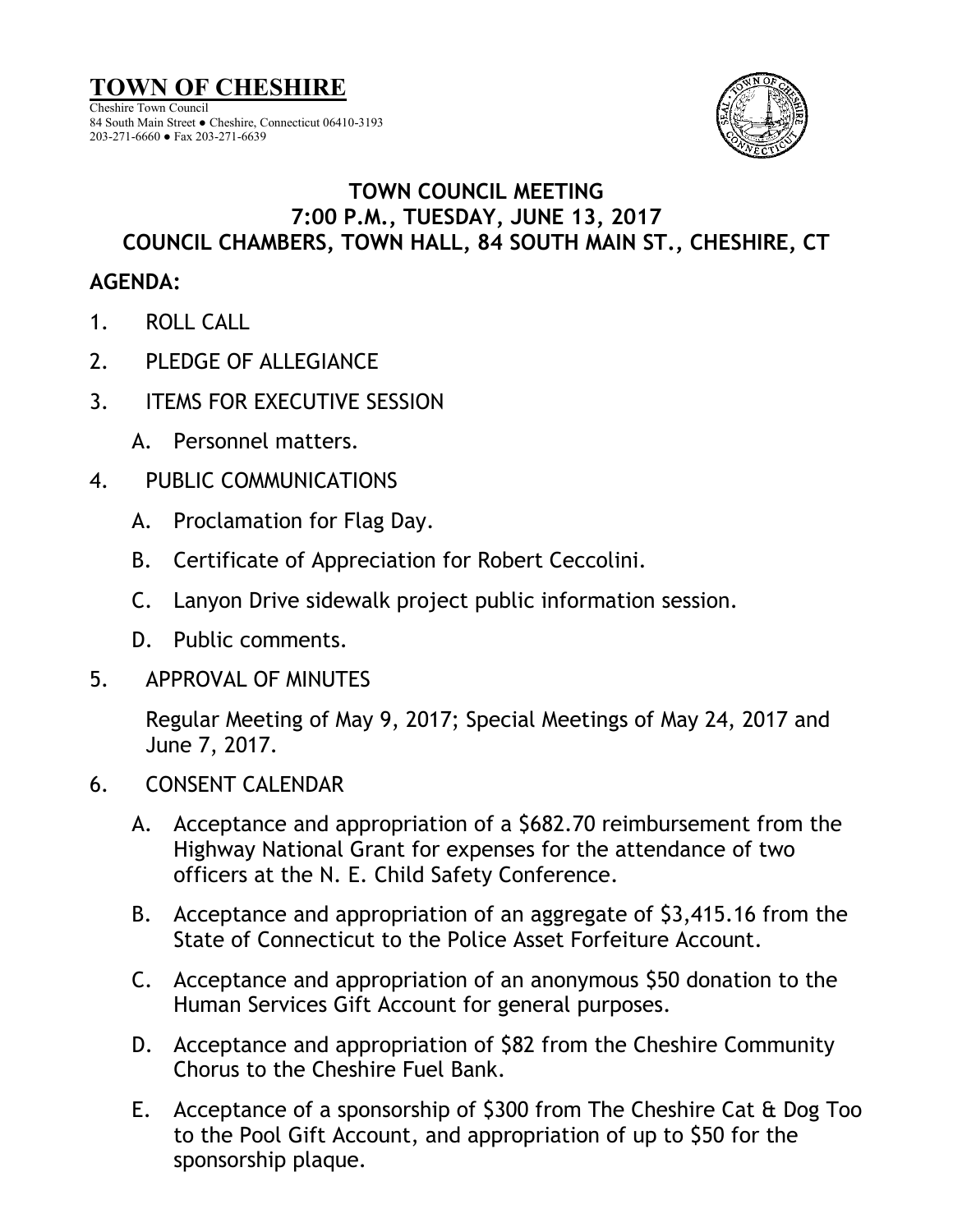- F. Acceptance and appropriation of a \$50 donation from Francis Fargnoli to the Human Services Gift Account for Senior Center general purposes.
- G. Acceptance and appropriation of a \$50 donation from bingo friends in memory of Ed Fleming to the Human Services Gift Account for the purchase of new bingo equipment at the Senior Center.
- H. Acceptance and appropriation of a \$500 donation from the Cheshire Women's Club to the Human Services Gift Account for the Senior Center.
- I. Correction to May appropriation from the Widow and Widowers Club to the Jitney Bus Fund in memory of Ed Fleming; donation was \$25.
- J. Acceptance and appropriation of a \$200 donation from the Cheshire Lion's Foundation Inc. to the Police Gift Account for general purposes.
- 7. ITEMS REMOVED FROM CONSENT CALENDAR
- 8. OLD BUSINESS
- 9. NEW BUSINESS
	- A. Approval of submissions for 2017 Neighborhood Assistance Act Program.
	- B. Discussion re: potential fiscal impact of middle school construction project.
	- C. Approval of assignment of tax liens.
	- D. Approval of transfer of uncollectible property taxes to the Suspense List.
	- E. Formalization of Public Works and Parks reorganization in FY 17-18 adopted budget.
	- F. Town Clerk's salary.
	- G. Reclassification of positions reflecting the FY 17-18 adopted budget.
	- H. Amendments to job descriptions reflecting the FY 17-18 adopted budget.
	- I. Approval of Non-Union Pay Plan.
	- J. Approval of Non-Union Personnel Rules and Regulations.